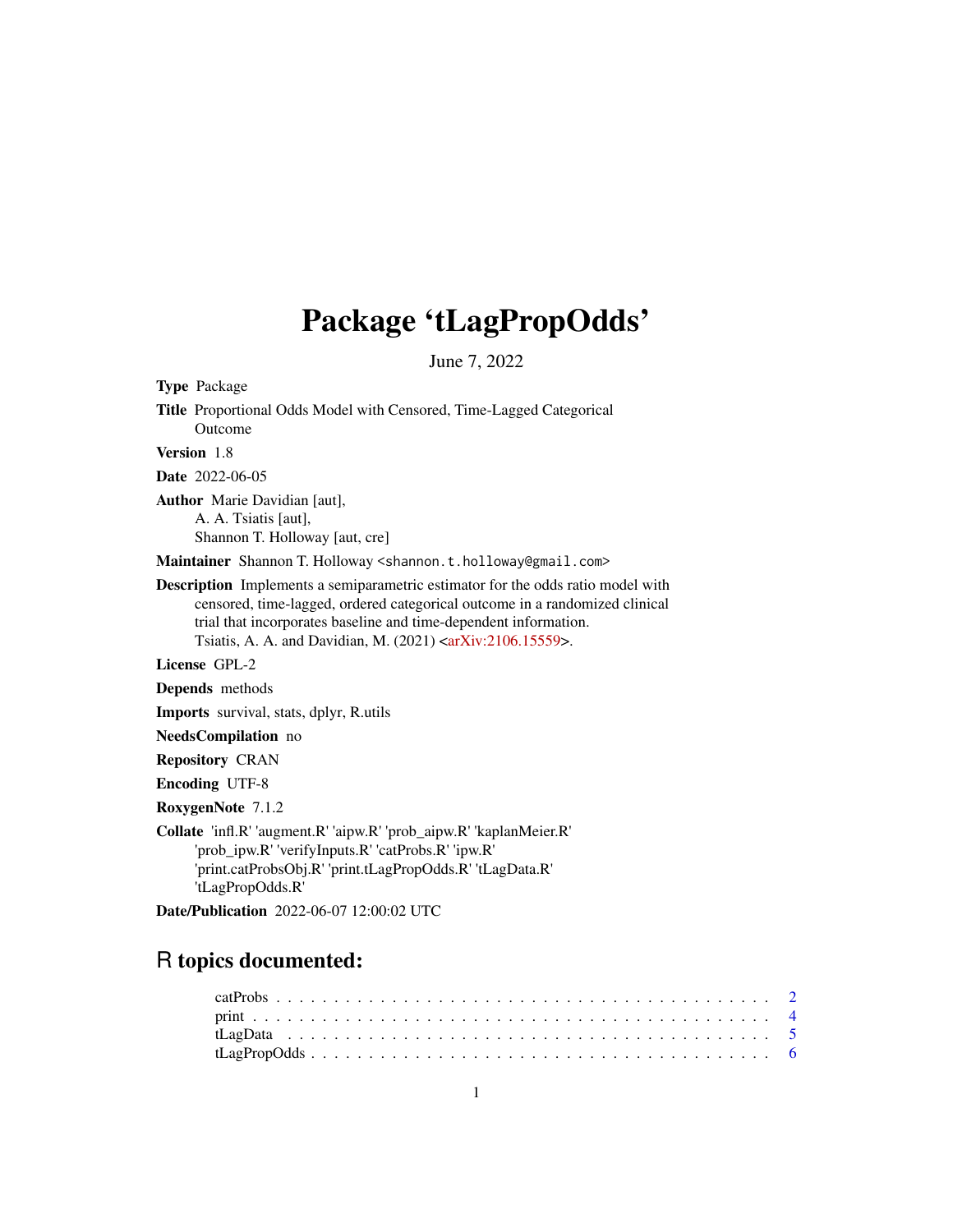<span id="page-1-0"></span> $2 \cos \theta$  catProbs

#### **Index** [9](#page-8-0)

catProbs *Estimation of the Probability of a Specific Categorical Outcome by Treatment*

#### Description

Inverse probability weighted complete case (IPWCC) and augmented inverse probability weighted complete case (AIPWCC) estimators for the probability of falling into a specific time-lagged ordered categorical outcome in a randomized clinical trial.

#### Usage

 $catProbs(data, ..., ti = NULL, td = NULL)$ 

#### Arguments

| data    | A data.frame object. A data.frame containing all observed data. At a min-<br>imum, this data.frame must contain columns with headers "id", "U", "delta",                                                                                                                                     |
|---------|----------------------------------------------------------------------------------------------------------------------------------------------------------------------------------------------------------------------------------------------------------------------------------------------|
|         | "Cat" and "A". If the time-independent component of the estimator is to be in-                                                                                                                                                                                                               |
|         | cluded, data.frame must also contain the bases of $f(X)$ . If the time-dependent                                                                                                                                                                                                             |
|         | component is included, data.frame must also contain the bases of $h(X, L)$ as well                                                                                                                                                                                                           |
|         | as the time intervals with column headers {"tstart", "tstop"} or {"start","stop"}.<br>See Details for additional information.                                                                                                                                                                |
| $\cdot$ | Ignored. Included to require named inputs.                                                                                                                                                                                                                                                   |
| ti      | A character or integer vector or NULL. The columns of data to be included in the<br>time-independent component of the estimator, $f_m(X)$ m = 0, , M. If NULL,<br>the time-independent component is excluded from the AIPWCC estimator. See<br>Details for additional information.           |
| td      | A character or integer vector or NULL. The columns of data to be included in the<br>time-dependent component of the estimator, $h_l(x,L\bar{b})$ , $l = 1, , L$ . If NULL,<br>the time-dependent component is excluded from the AIPWCC estimator. See<br>Details for additional information. |

#### Details

At a minimum, the data provided for the analysis must contain the following information:

- id: A unique participant identifier.
- U: The time to ascertainment of category or censoring.
- delta: The indicator of ascertainment of category (1 if U is the time to ascertainment; 0 otherwise).
- Cat: The ordered outcome category. Data must be provided as a factor or an integer or be able to be converted to an integer without loss of information. If participant was censored (delta =  $0$ ), Cat can take any integer-like value or NA.
- A: The treatment received. Data must be provided as a factor or an integer or be able to be converted to an integer without loss of information.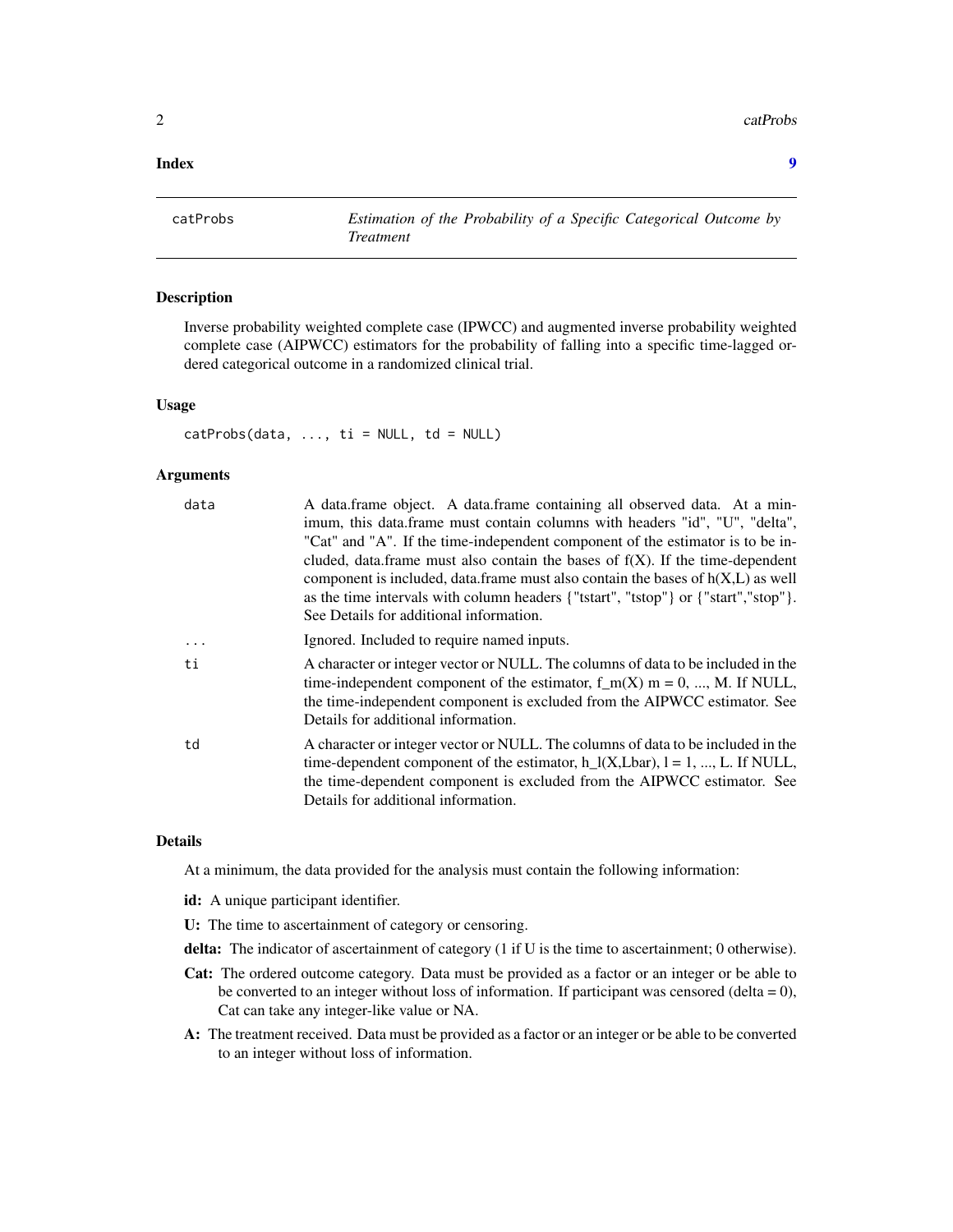#### catProbs 3

With the exception of Cat, data must be complete.

If the time-independent component is to be included in the AIPWCC estimator, data must also include the time-independent basis functions  $f_m(X)$  m = 0, ..., M. If the intercept (f\_0) term is not provided, it will be added by the software.

If the time-dependent component is to be included in the AIPWCC estimator, the data.frame must be a time-dependent dataset as described by package survival. Specifically, the time-dependent data must be specified for intervals (start,stop], and the data must include the following additional columns:

tstart: The lower boundary of the time interval to which the data pertain.

**tstop:** The upper boundary of the time interval to which the data pertain.

Note that column headers {"start", "stop"} are also accepted.

The various combinations of inputs ti and td yield the following:

- $t**i** = NULL$ ,  $td = NULL$  the IPWCC estimate is returned. (denoted as IPW in the simulations of the original manuscript.)
- ti != NULL, td != NULL the IPWCC and the full AIPWCC estimates are returned. (denoted as AIPW2 in the simulations of the original manuscript.)
- $t\mathbf{i} = \text{NULL}$ ,  $\mathbf{td} = \text{NULL}$  the IPWCC and the partial, time-independent AIPWCC estimates are returned. (denoted as AIPW1 in the simulations of the original manuscript.)
- $t\mathbf{i} = \mathbf{NULL}$ ,  $\mathbf{td} = \mathbf{NULL}$  the IPWCC and the partial, time-dependent AIPWCC estimates are returned.

If a treatment subgroup has <5% censoring, a message is generated and the treatment subgroup is removed from the time-dependent component of the AIPWCC estimator. If there is no censoring, the IPWCC estimator approaches the usual proportional odds estimator.

#### Value

An S3 object of class catProbsObj containing a list. The elements of the list correspond to the selected AIPWCC and/or IPWCC estimators. For each estimator, a list of matrix objects is returned, one for each treatment, that contains the estimated probabilities, their asymptotic standard errors, and the 95% confidence intervals. The S3 object has an additional attributes, "type", giving a verbose description of the components contained in the estimator.

#### Examples

```
data(tLagData)
```

```
# full AIPWCC estimator
catProbs(data = tLagData, ti = "x", td = c("hospStatus", "daysOut"))# partial, time-independent AIPWCC estimator
catProbs(data = tLagData, ti = "x")# partial, time-dependent AIPWCC estimator
catProbs(data = tLagData, td = c("hospStatus", "daysOut"))
```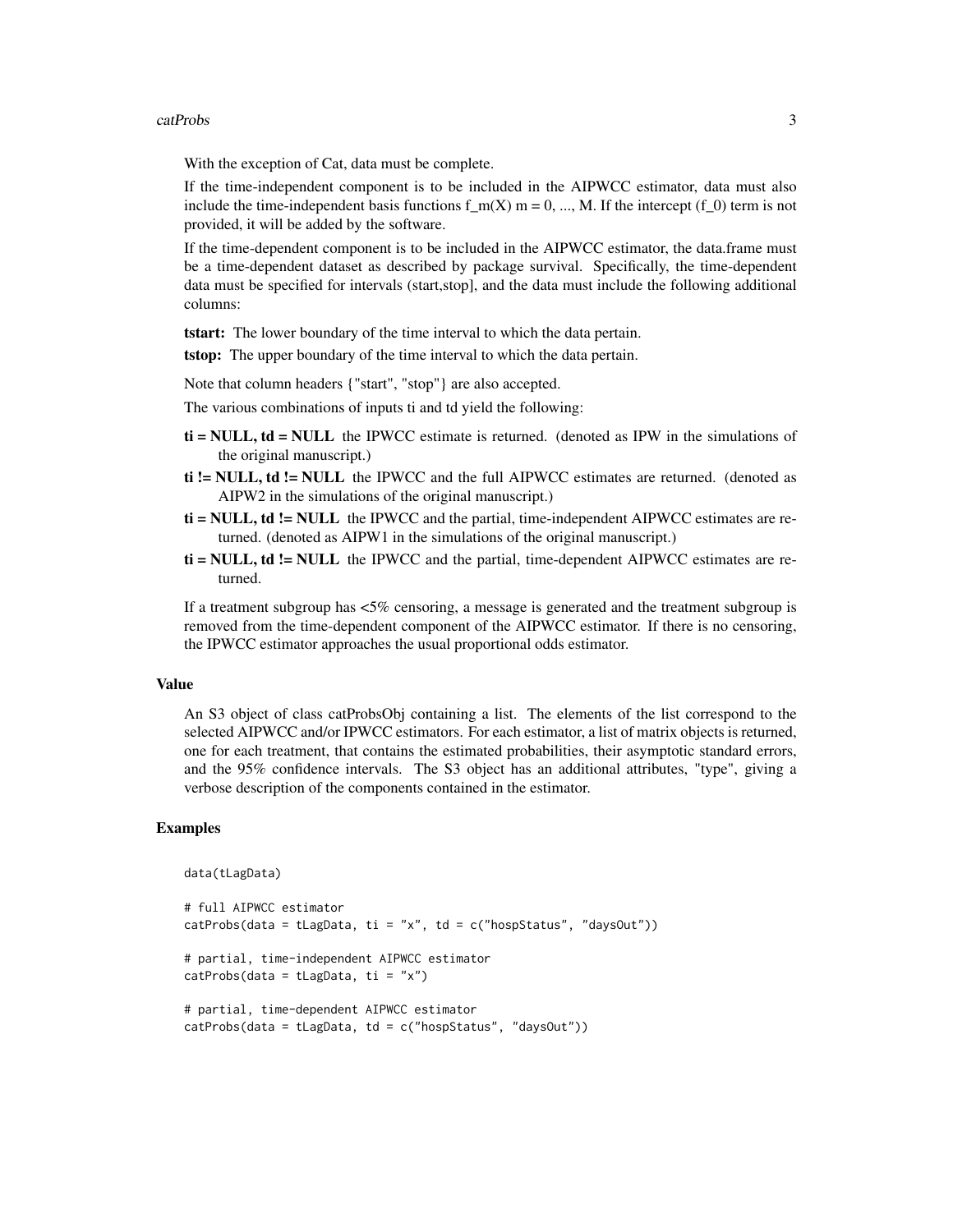<span id="page-3-0"></span>

#### Description

Prints the key results.

Prints the key results.

#### Usage

```
## S3 method for class 'catProbsObj'
print(x, \ldots)
```
## S3 method for class 'tLagObj'  $print(x, \ldots)$ 

#### Arguments

|         | A tLagObj object. The value returned by tLagPropOdds(). |
|---------|---------------------------------------------------------|
| $\cdot$ | Ignored.                                                |

#### Examples

```
data(tLagData)
```

```
# full AIPWCC estimator
res <- catProbs(data = tLagData,
                 \dot{t} i = "x",
                 td = c("hospStatus", "daysOut"))
print(x = res)data(tLagData)
# full AIPWCC estimator
res <- tLagPropOdds(data = tLagData,
                     \overline{t} i = "x",
                     td = c("hospStatus", "daysOut"))
```
 $print(x = res)$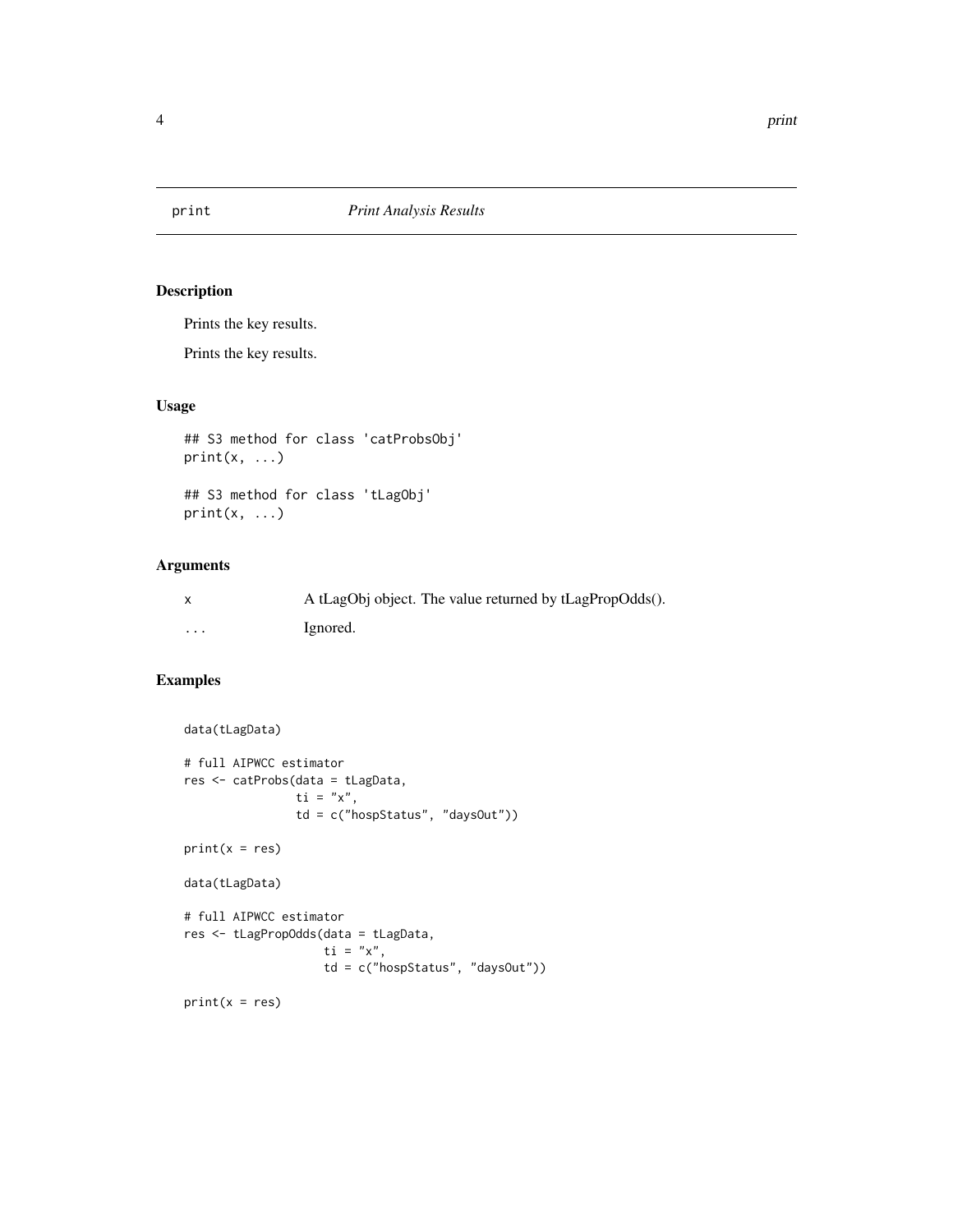<span id="page-4-0"></span>

#### Description

These data are provided for the purposes of illustrating the use of the software. Though the data were generated under a scenario similar to a real-world COVID-19 therapeutics clinical trial, they should not be interpreted as representing true clinical trial data.

#### Usage

data(tLagData)

#### Format

tLagData is a time-dependent data.frame containing the following information for 602 participants ascertained at day 90 of a fictitious randomized clinical trial.

- id: A unique participant identifier.
- A: The treatment received, where A=0,1.

Cat: The ordered outcome category. There are 6 categories ascertained at day 90.

- 1: at home and off oxygen, number of days  $\geq$  77;
- 2: at home and off oxygen, number of days 49-76;
- 3: at home and off oxygen, number of days 1-48;
- 4: not hospitalized and either at home on oxygen or not home;
- 5: hospitalized for medical care or in hospice care; and
- 6: dead.

If participant is censored, Cat = NA.

- U: The time at which the outcome category was determined or the censoring time. For  $Cat = 1-5$ , U is the interim analysis time (90 days). For Cat =  $6$ , U is the time of death. For Cat = NA, U is the censoring time.
- delta: The event indicator (1 if U is the time at which the outcome category was determined; 0 if censored).

x: A continuous baseline covariate.

- start: The lower bound of the time interval to which the given covariate values pertain.
- stop: The upper bound of the time interval to which the given covariate values pertain.
- hospStatus: A time-dependent indicator of hospital status, where 1 indicates that the participant was not in the hospital during interval (start, stop]; 0 otherwise.
- daysOut: The expected number of continuous days out of hospital at the time of the interim analysis (90 days).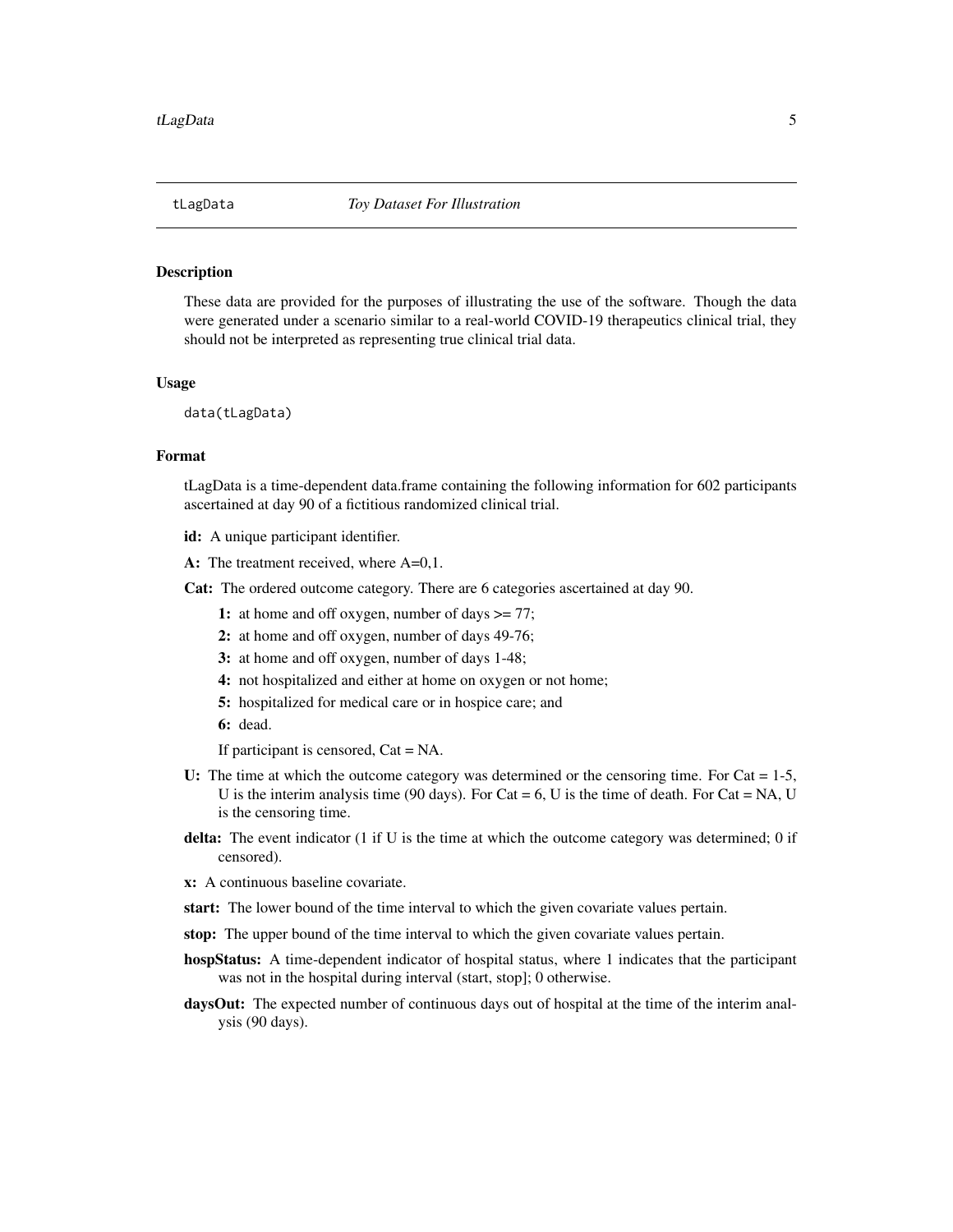<span id="page-5-0"></span>tLagPropOdds *Estimation of the Odds Ratio in a Proportional Odds Model with Censored Time-lagged Outcome*

#### Description

Inverse probability weighted complete case (IPWCC) and augmented inverse probability weighted complete case (AIPWCC) estimators for the odds ratio in a proportional odds model with timelagged ordered categorical outcome in a randomized clinical trial.

#### Usage

```
tLagPropOdds(data, ..., ti = NULL, td = NULL, itmax = 500, tol = 1e-05)
```
#### Arguments

| data  | A data.frame object. A data.frame containing all observed data. At a min-<br>imum, this data.frame must contain columns with headers "id", "U", "delta",<br>"Cat" and "A". If the time-independent component of the estimator is to be in-<br>cluded, data.frame must also contain the bases of $f(X)$ . If the time-dependent<br>component is included, data.frame must also contain the bases of $h(X, L)$ as well<br>as the time intervals with column headers {"tstart", "tstop"} or {"start","stop"}.<br>See Details for additional information. |
|-------|-------------------------------------------------------------------------------------------------------------------------------------------------------------------------------------------------------------------------------------------------------------------------------------------------------------------------------------------------------------------------------------------------------------------------------------------------------------------------------------------------------------------------------------------------------|
|       | Ignored. Included to require named inputs.                                                                                                                                                                                                                                                                                                                                                                                                                                                                                                            |
| ti    | A character or integer vector or NULL. The columns of data to be included in the<br>time-independent component of the estimator, $f_m(X)$ m = 0, , M. If NULL,<br>the time-independent component is excluded from the AIPWCC estimator. See<br>Details for additional information.                                                                                                                                                                                                                                                                    |
| td    | A character or integer vector or NULL. The columns of data to be included in the<br>time-dependent component of the estimator, $h_l(X, Lbar)$ , $l = 1, , L$ . If NULL,<br>the time-dependent component is excluded from the AIPWCC estimator. See<br>Details for additional information.                                                                                                                                                                                                                                                             |
| itmax | An integer object. The maximum number of iterations for the Newton-Raphson<br>algorithm used to estimate parameters alpha and beta.                                                                                                                                                                                                                                                                                                                                                                                                                   |
| tol   | A numeric object. The value at which the Newton-Raphson is deemed to have<br>converged.                                                                                                                                                                                                                                                                                                                                                                                                                                                               |
|       |                                                                                                                                                                                                                                                                                                                                                                                                                                                                                                                                                       |

#### Details

At a minimum, the data provided for the analysis must contain the following information:

id: A unique participant identifier.

U: The time to ascertainment of category or censoring.

delta: The indicator of ascertainment of category (1 if U is the time to ascertainment; 0 otherwise).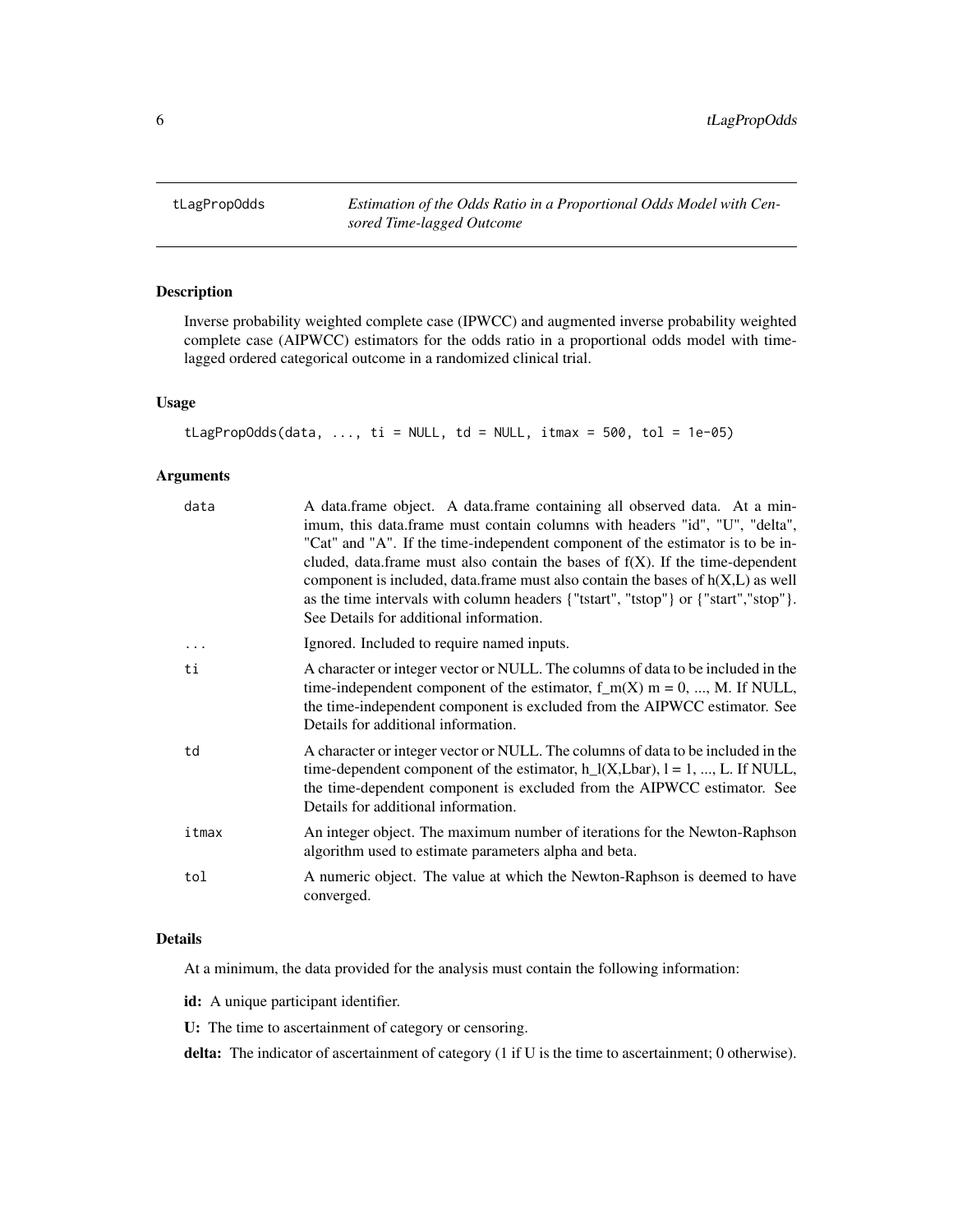- Cat: The ordered outcome category. Data must be provided as a factor or an integer or be able to be converted to an integer without loss of information. If participant was censored (delta  $= 0$ ), Cat can take any integer-like value or NA.
- A: The treatment received. Data must be provided as a factor or an integer or be able to be converted to an integer without loss of information.

With the exception of Cat, data must be complete.

If the time-independent component is to be included in the AIPWCC estimator, data must also include the time-independent basis functions f  $m(X)$  m = 0, ..., M. If the intercept (f 0) term is not provided, it will be added by the software.

If the time-dependent component is to be included in the AIPWCC estimator, the data.frame must be a time-dependent dataset as described by package survival. Specifically, the time-dependent data must be specified for intervals (start,stop], and the data must include the following additional columns:

tstart: The lower boundary of the time interval to which the data pertain.

tstop: The upper boundary of the time interval to which the data pertain.

Note that column headers {"start", "stop"} are also accepted.

The various combinations of inputs ti and td yield the following:

- $t\mathbf{i} = \mathbf{NULL}$ ,  $td = \mathbf{NULL}$  the IPWCC estimate is returned. (denoted as IPW in the simulations of the original manuscript.)
- ti != NULL, td != NULL the IPWCC and the full AIPWCC estimates are returned. (denoted as AIPW2 in the simulations of the original manuscript.)
- $t\mathbf{i} = \mathbf{NULL}$ ,  $\mathbf{td} = \mathbf{NULL}$  the IPWCC and the partial, time-independent AIPWCC estimates are returned. (denoted as AIPW1 in the simulations of the original manuscript.)
- $t\mathbf{i} = \text{NULL}$ ,  $\mathbf{td} = \text{NULL}$  the IPWCC and the partial, time-dependent AIPWCC estimates are returned. (not discussed in the simulations of the original manuscript.)

If a treatment subgroup has <5% censoring, a message is generated and the treatment subgroup is removed from the time-dependent component of the AIPWCC estimator. If there is no censoring, the IPWCC estimator approaches the usual proportional odds estimator.

#### Value

An S3 object of class tLagObj containing a list. The elements of the list correspond to the selected AIPWCC and/or IPWCC estimators. For each estimator, two matrix objects are returned: \$logOdds contains the estimated beta parameters, their standard errors estimated using the sandwich estimator, the 95% confidence intervals, and the p-values for the log odds ratio; \$odds contains the estimated odds ratio, their standard errors estimated using the delta method, and the 95% confidence intervals. The S3 object has an additional attribute, "type" giving a verbose description of the components contained in the estimator.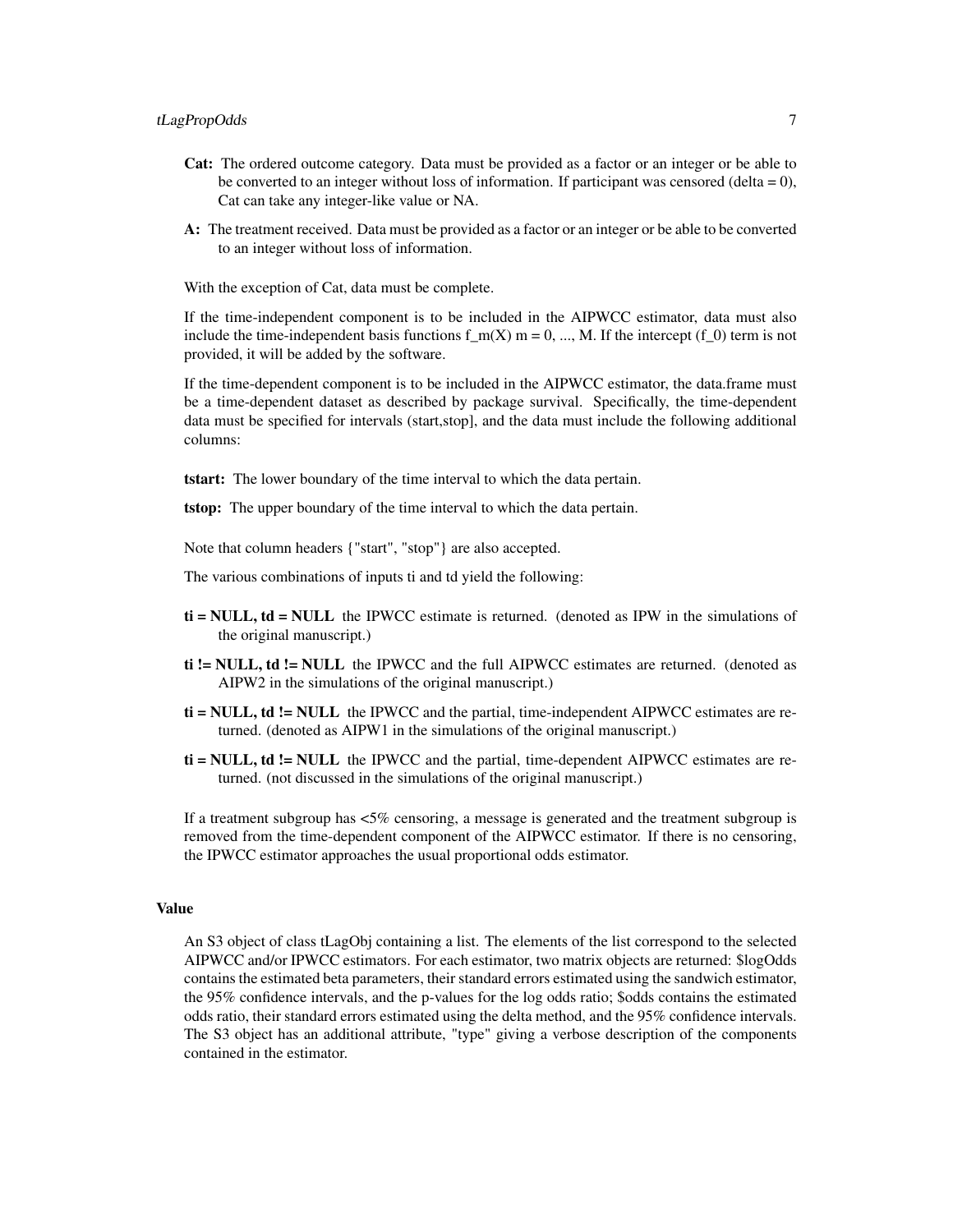#### Examples

data(tLagData)

```
# full AIPWCC estimator
tLagPropOdds(data = tLagData, ti = "x", td = c("hospStatus", "daysOut"))
# partial, time-dependent AIPWCC estimator
tLagPropOdds(data = tLagData, td = c("hospStatus", "daysOut"))
# partial, time-independent AIPWCC estimator
tLagPropOdds(data = tLagData, ti = "x")
```